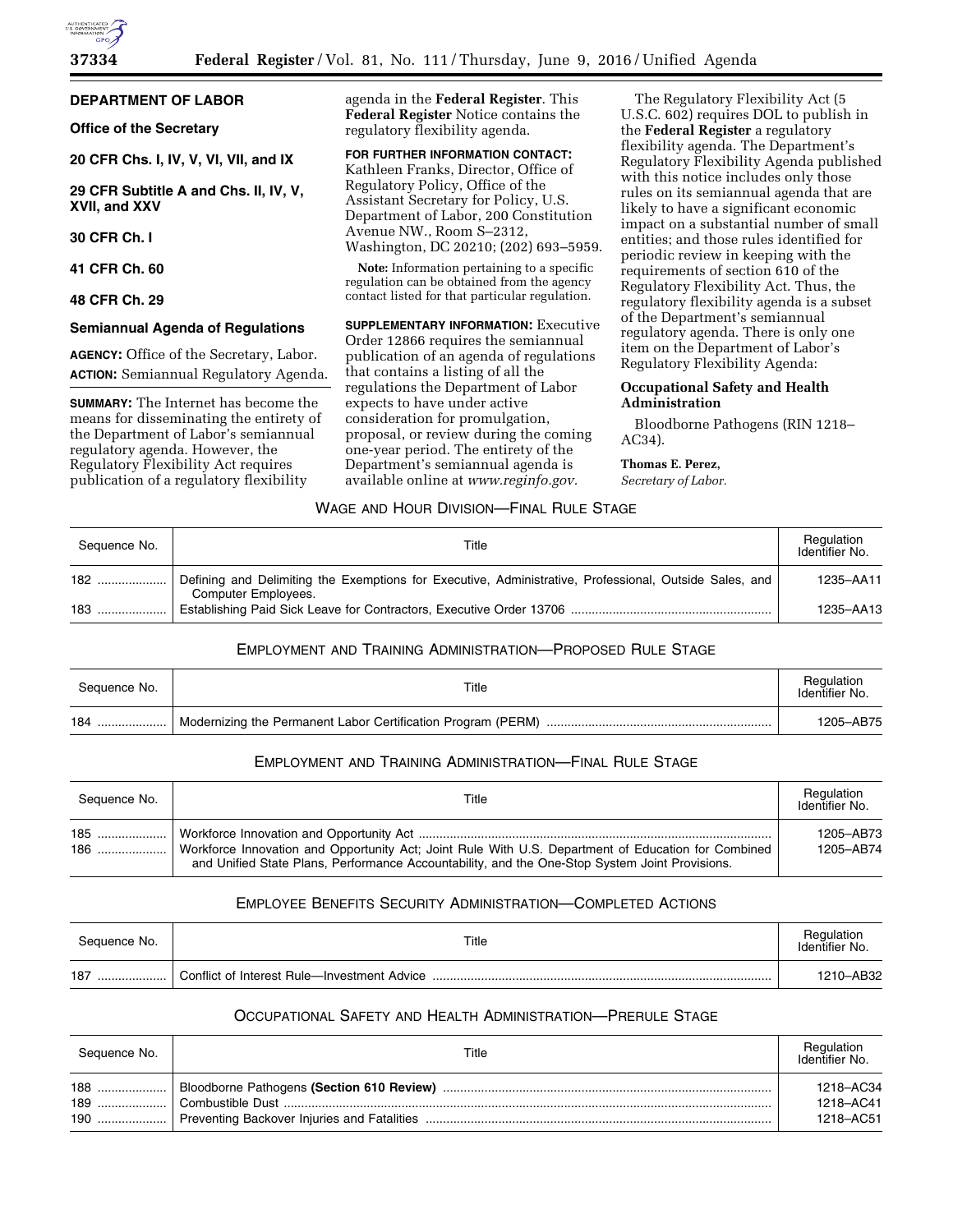## OCCUPATIONAL SAFETY AND HEALTH ADMINISTRATION—PROPOSED RULE STAGE

| Sequence No.   | Title               | Regulation<br>Identifier No. |
|----------------|---------------------|------------------------------|
| 191<br><br>192 | Infectious Diseases | 1218-AB76<br>1218-AC46       |

## OCCUPATIONAL SAFETY AND HEALTH ADMINISTRATION—LONG-TERM ACTIONS

| Sequence No. | Title | Regulation<br>Identifier No. |
|--------------|-------|------------------------------|
| 193          |       | 1218-AC48                    |

## OCCUPATIONAL SAFETY AND HEALTH ADMINISTRATION—COMPLETED ACTIONS

| Sequence No. | Title | Regulation<br>Identifier No. |
|--------------|-------|------------------------------|
| 194<br>      |       | 1218-AB70                    |

#### **DEPARTMENT OF LABOR (DOL)**

*Wage and Hour Division (WHD)* 

Final Rule Stage

## **182. Defining and Delimiting the Exemptions for Executive, Administrative, Professional, Outside Sales, and Computer Employees**

*Legal Authority:* 29 U.S.C. 213(a)(1) (Fair Labor Standards Act)

*Abstract:* The Department proposes to update the regulations governing which executive, administrative, and professional employees (white collar workers) are entitled to the Fair Labor Standards Act's minimum wage and overtime pay protections. Key provisions of the proposed rule include: (1) Setting the standard salary level required for exemption for full-time salaried workers; (2) increasing the total annual compensation requirement needed to exempt highly compensated employees; and (3) establishing a mechanism for automatically updating the salary and compensation levels going forward to ensure that they will continue to provide a useful and effective test for exemption. The Department last updated these regulations in 2004, which, among other items, set the standard salary level at not less than \$455 per week.

*Timetable:* 

| Action                                           | Date                 | FR Cite     |
|--------------------------------------------------|----------------------|-------------|
| <b>NPRM</b><br><b>NPRM Comment</b><br>Period Fnd | 07/06/15<br>09/04/15 | 80 FR 38516 |
| Final Rule                                       | 05/00/16             |             |

*Regulatory Flexibility Analysis Required:* Yes.

*Agency Contact:* Mary Ziegler, Assistant Administrator, Office of Policy, Wage and Hour (WHD), Department of Labor, Wage and Hour Division, 200 Constitution Avenue NW., Room S–3502, FP Building, Washington, DC 20210, *Phone:* 202 693– 0406, *Fax:* 202 693–1387.

*RIN:* 1235–AA11

### **183. Establishing Paid Sick Leave for Contractors, Executive Order 13706**

*Legal Authority:* Not Yet Determined *Abstract:* Executive Order 13706, Establishing Paid Sick Leave for Federal Contractors (80 FR 54697) establishes paid sick leave for Federal contractors and subcontractors. The Executive order indicates that Executive Departments and agencies shall, to the extent permitted by law, ensure that new contracts, contract-like instruments, and solicitations as described in section 6 of the order, include a clause, which the contractor and any subcontractors shall incorporate into lower-tier subcontracts, specifying that all employees, in the performance of the contract or any subcontract thereunder, shall earn not less than one hour of paid sick leave for every 30 hours worked. Consistent with the Executive order, the Department of Labor will issue implementing regulations.

*Timetable:* 

| Action                                    | Date                 | FR Cite     |
|-------------------------------------------|----------------------|-------------|
| NPRM<br>NPRM Comment<br>Period Fnd.       | 02/25/16<br>03/28/16 | 81 FR 9592  |
| NPRM Comment<br>Period Fx-<br>tended.     | 03/14/16             | 81 FR 13306 |
| NPRM Comment<br>Period Fx-<br>tended Fnd. | 04/12/16             |             |
| Final Rule .                              | 09/00/16             |             |

*Regulatory Flexibility Analysis Required:* Yes.

*Agency Contact:* Robert Waterman, Compliance Specialist, Department of Labor, Wage and Hour Division, 200 Constitution Avenue NW., Room S– 3010, Washington, DC 20210, *Phone:*  202 693–0805, *Email: [waterman.robert@](mailto:waterman.robert@dol.gov) [dol.gov.](mailto:waterman.robert@dol.gov)* 

*RIN:* 1235–AA13

### **DEPARTMENT OF LABOR (DOL)**

*Employment and Training Administration (ETA)* 

Proposed Rule Stage

### **184. Modernizing the Permanent Labor Certification Program (PERM)**

*Legal Authority:* 8 U.S.C. 1152(a)(5)(A)

*Abstract:* The PERM regulations govern the labor certification process for employers seeking to employ foreign workers permanently in the United States. The Department of Labor (Department) has not comprehensively examined and modified the permanent labor certification requirements and process since 2004. Over the last ten years, much has changed in our country's economy, affecting employers' demand for workers and the availability of a qualified domestic labor force. Advances in technology and information dissemination have dramatically altered common industry recruitment practices, and the Department has received ongoing feedback that the existing regulatory requirements governing the PERM process frequently do not align with worker or industry needs and practices. Therefore, the Department is engaging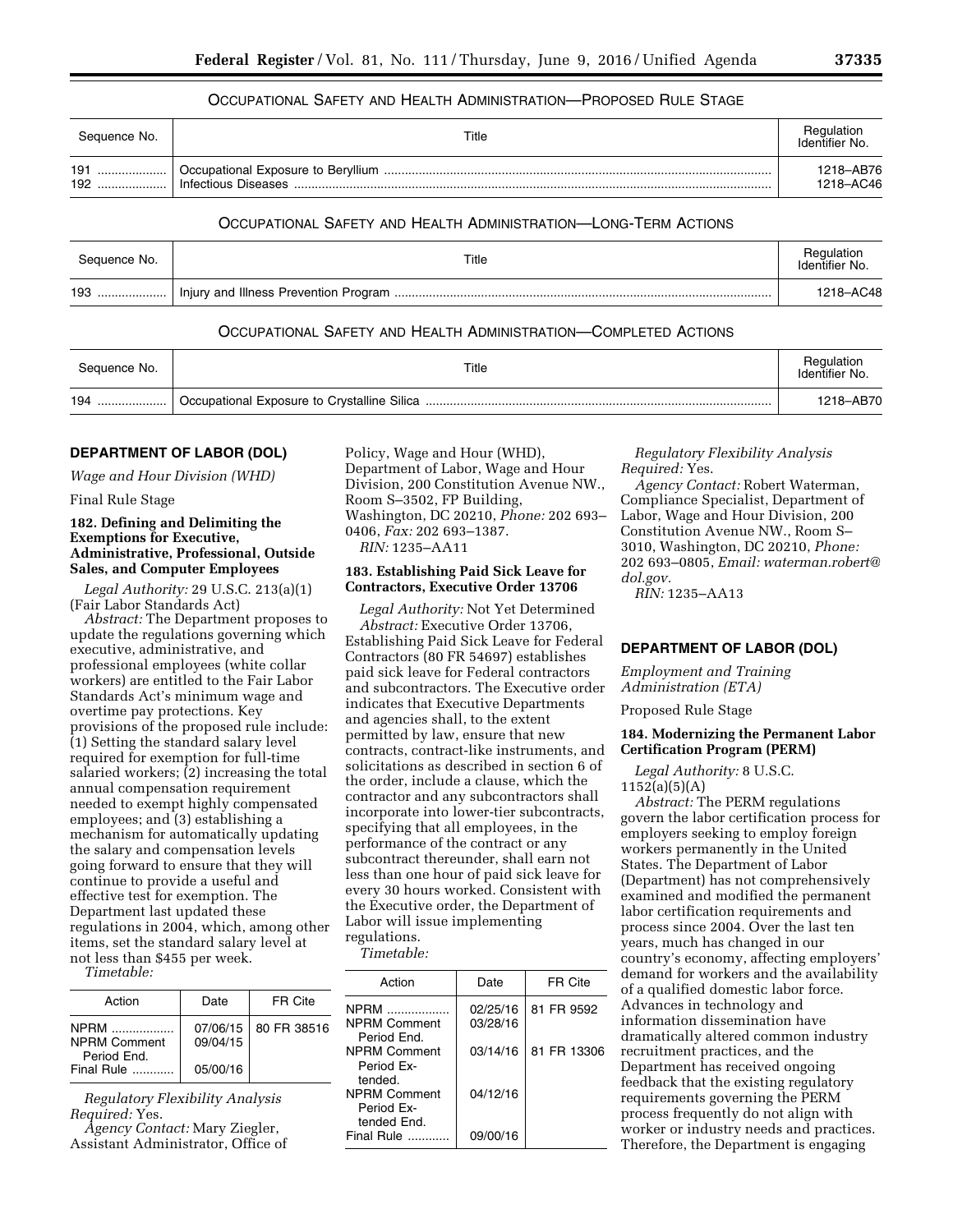in rulemaking that will consider options to modernize the PERM program to be more responsive to changes in the national workforce, to further align the program design with the objectives of the U.S. immigration system and needs of workers and employers, and to enhance the integrity of the labor certification process.

*Timetable:* 

| Action          | Date     | FR Cite |
|-----------------|----------|---------|
| <b>NPRM</b><br> | 05/00/16 |         |

*Regulatory Flexibility Analysis Required:* Yes.

*Agency Contact:* William W. Thompson II, Acting Administrator, Office of Foreign Labor Certification, Department of Labor, Employment and Training Administration, 200 Constitution Avenue NW., FP Building, Room C–4312, Washington, DC 20210, *Phone:* 202 693–3010.

*RIN:* 1205–AB75

### **DEPARTMENT OF LABOR (DOL)**

*Employment and Training Administration (ETA)* 

Final Rule Stage

## **185. Workforce Innovation and Opportunity Act**

*Legal Authority:* Sec. 503(f) of the Workforce Innovation and Opportunity Act (Pub. L. 113–128)

*Abstract:* On July 22, 2014, the President signed the Workforce Innovation and Opportunity Act (WIOA) (Pub. L. 113–128). WIOA repeals the Workforce Investment Act of 1998 (WIA) and amends the Wagner-Peyser Act. (29 U.S.C. 2801 *et seq.*) The Department of Labor issued a Notice of Proposed Rulemaking (NPRM) on April 16, 2015, that proposed to implement the changes WIOA makes to the public workforce system in regulations. Through the NPRM, the Department proposed ways to carry out the purposes of WIOA to provide workforce investment activities, through State and local workforce development systems, that increase employment, retention, and earnings of participants, meet the skill requirements of employers, and enhance the productivity and competitiveness of the Nation. The Department has analyzed the comments received and is developing a final rule.

| Action      | Date | FR Cite                |
|-------------|------|------------------------|
| <b>NPRM</b> |      | 04/16/15   80 FR 20690 |

| Action                             | Date     | FR Cite |
|------------------------------------|----------|---------|
| <b>NPRM Comment</b><br>Period End. | 06/15/15 |         |
| Final Rule                         | 06/00/16 |         |

*Regulatory Flexibility Analysis Required:* Yes.

*Agency Contact:* Portia Wu, Assistant Secretary for Employment and Training, Department of Labor, Employment and Training Administration, 200 Constitution Avenue NW., FP Building, Washington, DC 20210, *Phone:* 202 639– 2700.

*RIN:* 1205–AB73

## **186. Workforce Innovation and Opportunity Act; Joint Rule With U.S. Department of Education for Combined and Unified State Plans, Performance Accountability, and the One-Stop System Joint Provisions**

*Legal Authority:* Sec. 503(f) of the Workforce Innovation and Opportunity Act (Pub. L. 113–128)

*Abstract:* On July 22, 2014, the President signed the Workforce Innovation and Opportunity Act (WIOA) (Pub. L. 113–128) which repeals the Workforce Investment Act of 1998 (WIA). (29 U.S.C. 2801 *et seq.*) As directed by WIOA, the Departments of Education and Labor issued a Notice of Proposed Rulemaking (NPRM) on April 16, 2015, to implement the changes in regulations that WIOA makes to the public workforce system regarding Combined and Unified State Plans, performance accountability for WIOA title I, title II, title III, and title IV programs, and the one-stop delivery system.

All of the other regulations implementing WIOA were published by the Departments of Labor and Education in separate NPRMs. The Departments have analyzed the comments received and are developing a final rule.

*Timetable:* 

| Action                                            | Date                 | FR Cite     |
|---------------------------------------------------|----------------------|-------------|
| <b>NPRM</b><br><b>NPRM Comment</b><br>Period End. | 04/16/15<br>06/15/15 | 80 FR 20574 |
| Final Rule                                        | 06/00/16             |             |

*Regulatory Flexibility Analysis Required:* Yes.

*Agency Contact:* Portia Wu, Assistant Secretary for Employment and Training, Department of Labor, Employment and Training Administration, 200 Constitution Avenue NW., FP Building, Washington, DC 20210, *Phone:* 202 639– 2700.

*RIN:* 1205–AB74

## **DEPARTMENT OF LABOR (DOL)**

*Employee Benefits Security Administration (EBSA)* 

Completed Actions

## **187. Conflict of Interest Rule— Investment Advice**

*Legal Authority:* 29 U.S.C. 1002; ERISA sec 3(21); 29 U.S.C. 1135; ERISA sec 505

*Abstract:* This rulemaking would reduce harmful conflicts of interest by amending the regulatory definition of the term ''fiduciary'' set forth at 29 CFR 2510.3–21(c) to more broadly define as fiduciaries those persons who render investment advice to plans and IRAs for a fee within the meaning of section 3(21) of the Employee Retirement Income Security Act (ERISA) and section 4975(e)(3) of the Internal Revenue Code. The amendment would take into account current practices of investment advisers, and the expectations of plan officials and participants, and IRA owners who receive investment advice, as well as changes that have occurred in the investment marketplace, and in the ways advisers are compensated that frequently subject advisers to harmful conflicts of interest.

#### *Timetable:*

| Action                                                                  | Date     | FR Cite     |
|-------------------------------------------------------------------------|----------|-------------|
| <b>NPRM</b>                                                             | 10/22/10 | 75 FR 65263 |
| <b>NPRM Comment</b><br>Period End.                                      | 01/20/11 |             |
| Second NPRM                                                             | 04/20/15 | 80 FR 21928 |
| <b>Second NPRM</b><br>Comment Pe-<br>riod End.                          | 07/06/15 |             |
| Notice of Public<br>Hearing and<br>Extension of<br>Comment Pe-<br>riod. | 06/18/15 | 80 FR 34869 |
| Extension of<br>Comment Pe-<br>riod End.                                | 07/21/15 |             |
| Final Action                                                            | 04/08/16 | 81 FR 20945 |
| Final Rule Effec-<br>tive.                                              | 06/07/16 |             |

## *Regulatory Flexibility Analysis Required:* Yes.

*Agency Contact:* Jeffrey J. Turner, Deputy Director, Office of Regulations and Interpretations, Department of Labor, Employee Benefits Security Administration, 200 Constitution Avenue NW., FP Building, Room N– 5655, Washington, DC 20210, *Phone:*  202 693–8500.

*RIN:* 1210–AB32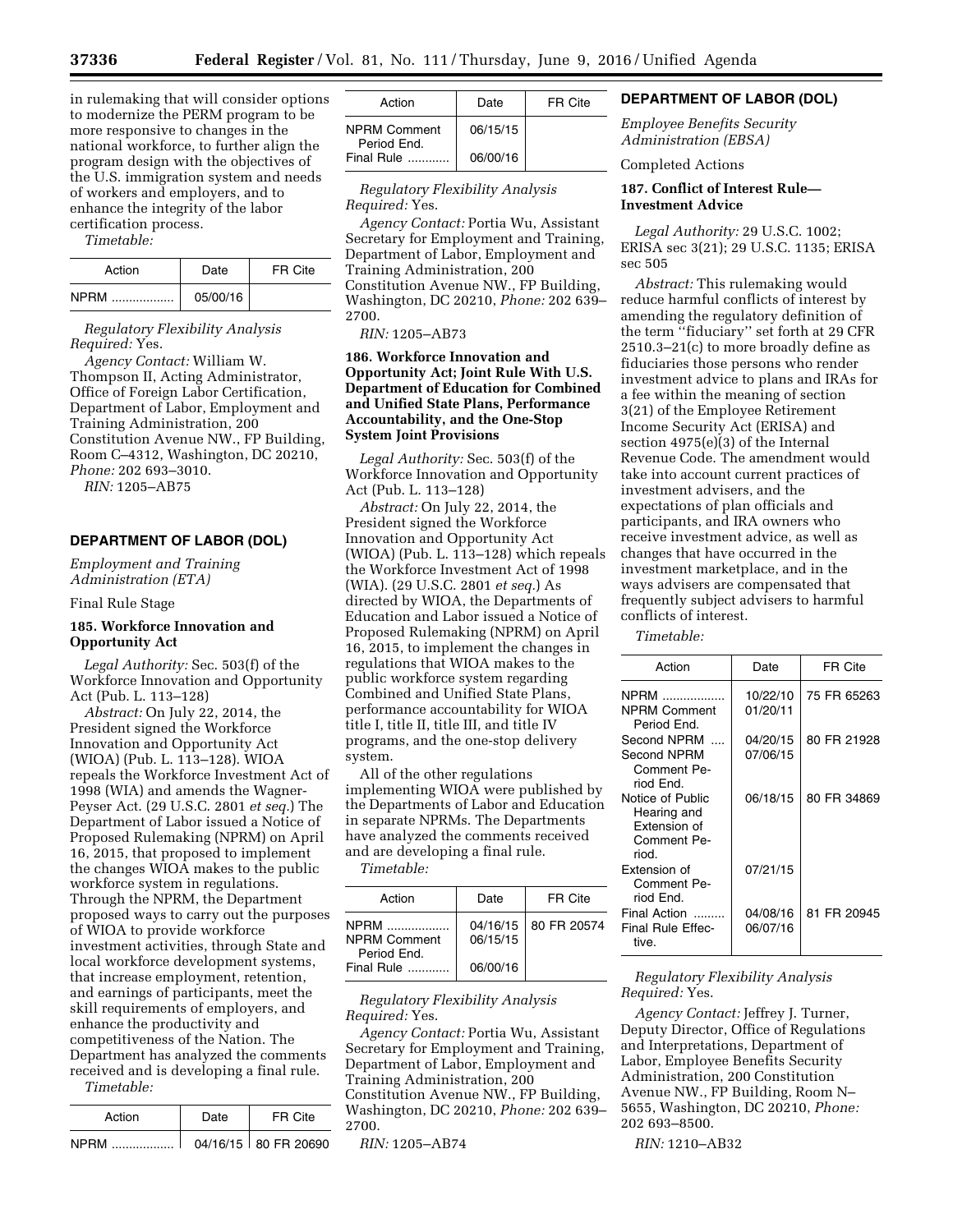### **DEPARTMENT OF LABOR (DOL)**

*Occupational Safety and Health Administration (OSHA)* 

## Prerule Stage

## **188. Bloodborne Pathogens (Section 610 Review)**

*Legal Authority:* 5 U.S.C. 533; 5 U.S.C. 610; 29 U.S.C. 655(b)

*Abstract:* OSHA will undertake a review of the Bloodborne Pathogen Standard (29 CFR 1910.1030) in accordance with the requirements of the Regulatory Flexibility Act and section 5 of Executive Order 12866. The review will consider the continued need for the rule; whether the rule overlaps, duplicates, or conflicts with other Federal, State or local regulations; and the degree to which technology, economic conditions, or other factors may have changed since the rule was evaluated.

*Timetable:* 

| Action                                                    | Date                 | FR Cite     |  |
|-----------------------------------------------------------|----------------------|-------------|--|
| Begin Review<br>Request for Com-<br>ments Pub-<br>lished. | 10/22/09<br>05/14/10 | 75 FR 27237 |  |
| <b>Comment Period</b><br>Fnd.                             | 08/12/10             |             |  |
| End Review and<br>Issue Findings.                         | 10/00/16             |             |  |

*Regulatory Flexibility Analysis Required:* No.

*Agency Contact:* Amanda Edens, Director, Directorate of Technical Support and Emergency Management, Department of Labor, Occupational Safety and Health Administration, 200 Constitution Avenue NW., FP Building, Room N–3653, Washington, DC 20210, *Phone:* 202 693–2300, *Fax:* 202 693– 1644, *Email: [edens.mandy@dol.gov](mailto:edens.mandy@dol.gov)*.

*RIN:* 1218–AC34

#### **189. Combustible Dust**

*Legal Authority:* 29 U.S.C. 655(b); 29 U.S.C. 657

*Abstract:* Occupational Safety and Health Administration (OSHA) has initiated rulemaking to develop a combustible dust standard for general industry. OSHA will use information gathered, including from an upcoming SBREFA panel, to develop a comprehensive standard that addresses combustible dust hazards. *Timetable:* 

| Action                              | Date                 | FR Cite     |
|-------------------------------------|----------------------|-------------|
| ANPRM<br>Stakeholder Meet-<br>ings. | 10/21/09<br>12/14/09 | 74 FR 54333 |
| <b>ANPRM Comment</b><br>Period End. | 01/19/10             |             |

| Action                    | Date     | FR Cite              |
|---------------------------|----------|----------------------|
| Stakeholders<br>Meetings. |          | 03/09/10 75 FR 10739 |
| Initiate SBREFA           | 10/00/16 |                      |

*Regulatory Flexibility Analysis Required:* Yes.

*Agency Contact:* William Perry, Director, Directorate of Standards and Guidance, Department of Labor, Occupational Safety and Health Administration, 200 Constitution Avenue NW., FP Building, Room N– 3718, Washington, DC 20210, *Phone:*  202 693–1950, *Fax:* 202 693–1678, *Email: [perry.bill@dol.gov](mailto:perry.bill@dol.gov)  RIN:* 1218–AC41

## **190. Preventing Backover Injuries And Fatalities**

*Legal Authority:* 29 U.S.C. 655(b) *Abstract:* Backing vehicles and equipment are common causes of struck-by injuries and can also cause caught-between injuries when backing vehicles and equipment pin a worker against an object. Struck-by injuries and caught-between injuries are two of the four leading causes of workplace fatalities. The Bureau of Labor Statistics reports that in 2013, 67 workers were fatally backed over while working. While many backing incidents can prove to be fatal, workers can suffer severe, non-fatal injuries as well. A review of OSHA's Integrated Management Information System (IMIS) database found that backing incidents can result in serious injury to the back and pelvis, fractured bones, concussions, amputations, and other injuries. Emerging technologies in the field of backing operations may prevent incidents. The technologies include cameras and proximity detection systems. The use of spotters and internal traffic control plans can also make backing operations safer. The Agency has held stakeholder meetings on backovers, and is conducting site visits to employers, and is developing a standard to address these hazards. *Timetable:* 

| Action                              | Date     | FR Cite              |
|-------------------------------------|----------|----------------------|
| Request for Infor-<br>mation (RFI). |          | 03/29/12 77 FR 18973 |
| <b>RFI Comment Pe-</b><br>riod Fnd. | 07/27/12 |                      |
| Initiate SBREFA                     | 12/00/16 |                      |

*Regulatory Flexibility Analysis Required:* Yes.

*Agency Contact:* Dean Mckenzie, Acting Director, Directorate of Construction, Department of Labor, Occupational Safety and Health Administration, Room N–3468, FP

Building, 200 Constitution Avenue NW., Washington, DC 20210, *Phone:* 202 693– 2020, *Fax:* 202 693–1689, *Email: [mckenzie.dean@dol.gov.](mailto:mckenzie.dean@dol.gov)  RIN:* 1218–AC51

# **DEPARTMENT OF LABOR (DOL)**

*Occupational Safety and Health Administration (OSHA)* 

Proposed Rule Stage

### **191. Occupational Exposure to Beryllium**

*Legal Authority:* 29 U.S.C. 655(b); 29 U.S.C. 657

*Abstract:* In 1999 and 2001, OSHA was petitioned to issue an emergency temporary standard for permissible exposure limit (PEL) to beryllium by the United Steel Workers (formerly the Paper Allied-Industrial, Chemical, and Energy Workers Union), Public Citizen Health Research Group, and others. The Agency denied the petitions but stated its intent to begin data gathering to collect needed information on beryllium's toxicity, risks, and patterns of usage. On November 26, 2002, OSHA published a Request for Information (RFI) (67 FR 70707) to solicit information pertinent to occupational exposure to beryllium, including: current exposures to beryllium; the relationship between exposure to beryllium and the development of adverse health effects; exposure assessment and monitoring methods; exposure control methods; and medical surveillance. In addition, the Agency conducted field surveys of selected worksites to assess current exposures and control methods being used to reduce employee exposures to beryllium. OSHA convened a Small Business Advocacy Review Panel under the Small Business Regulatory Enforcement Fairness Act (SBREFA) and completed the SBREFA Report in January 2008. OSHA also completed a scientific peer review of its draft risk assessment.

*Timetable:* 

| Action                                                                     | Date     | FR Cite     |
|----------------------------------------------------------------------------|----------|-------------|
| Request for Infor-<br>mation (RFI).                                        | 11/26/02 | 67 FR 70707 |
| <b>RFI Comment Pe-</b><br>riod Fnd.                                        | 02/24/03 |             |
| <b>SBREFA Report</b><br>Completed.                                         | 01/23/08 |             |
| Initiated Peer Re-<br>view of Health<br>Effects and<br><b>Risk Assess-</b> | 03/22/10 |             |
| ment.<br>Complete Peer<br>Review.                                          | 11/19/10 |             |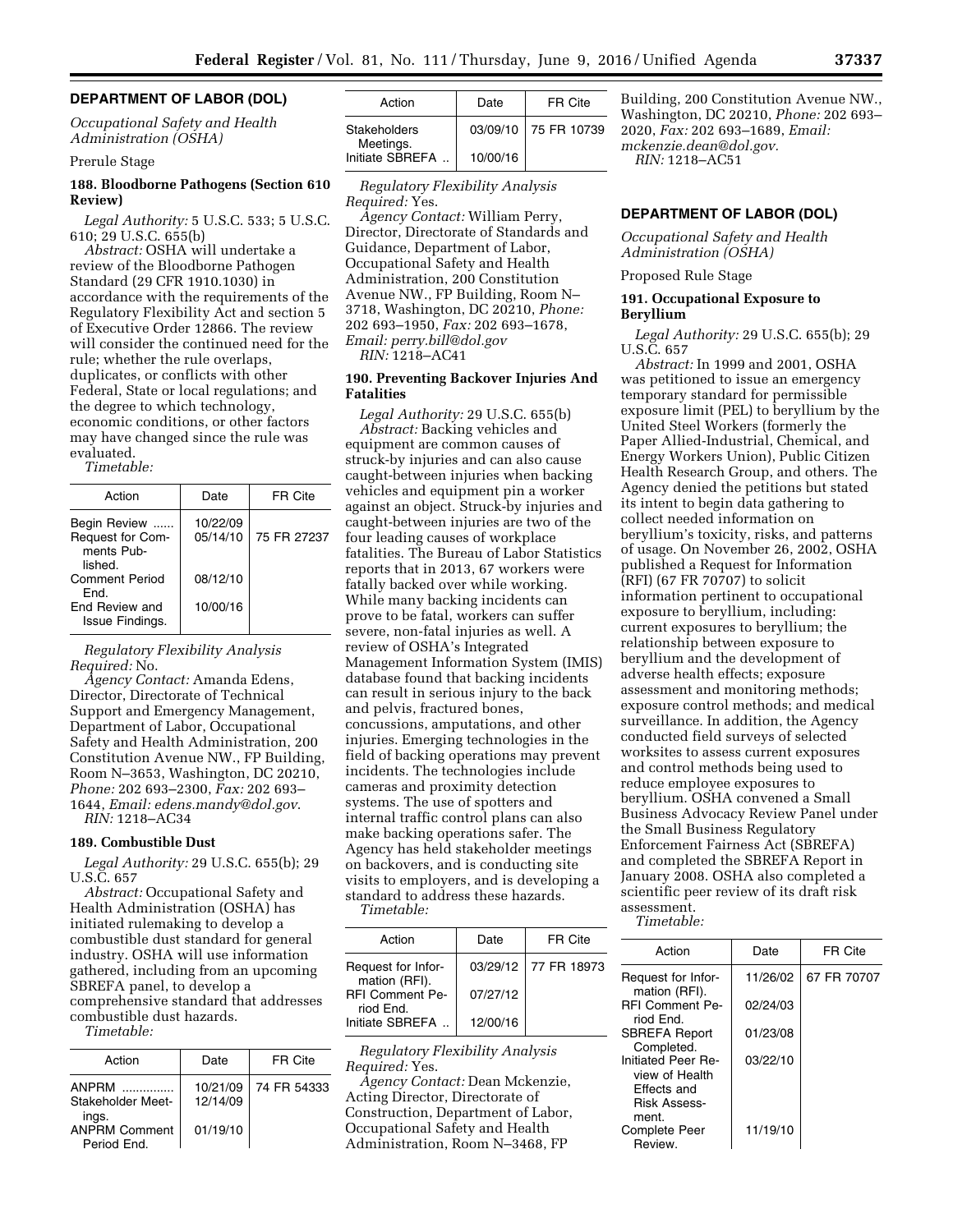| Action                                           | Date                 | FR Cite     |
|--------------------------------------------------|----------------------|-------------|
| <b>NPRM</b><br>. <b>.</b><br><b>NPRM Comment</b> | 08/07/15<br>11/05/15 | 80 FR 47565 |
| Period Fnd.<br>Notice of Public                  | 12/30/15             | 80 FR 81475 |
| Hearing; Date<br>02/29/2016.<br>Notice of Public | 02/16/16             | 81 FR 7717  |
| Hearing; Date<br>Change 03/21/                   |                      |             |
| 2016.<br>Analyze Com-                            | 06/00/16             |             |
| ments.                                           |                      |             |

*Regulatory Flexibility Analysis Required:* Yes.

*Agency Contact:* William Perry, Director, Directorate of Standards and Guidance, Department of Labor, Occupational Safety and Health Administration, 200 Constitution Avenue NW., FP Building, Room N– 3718, Washington, DC 20210, *Phone:*  202 693–1950, *Fax:* 202 693–1678, *Email: [perry.bill@dol.gov](mailto:perry.bill@dol.gov)*.

*RIN:* 1218–AB76

### **192. Infectious Diseases**

*Legal Authority:* 5 U.S.C. 533; 29 U.S.C. 657 and 658; 29 U.S.C. 660; 29 U.S.C. 666; 29 U.S.C. 669; 29 U.S.C. 673

*Abstract:* Employees in health care and other high-risk environments face long-standing infectious disease hazards such as tuberculosis (TB), varicella disease (chickenpox, shingles), and measles (rubeola), as well as new and emerging infectious disease threats, such as Severe Acute Respiratory Syndrome (SARS) and pandemic influenza. Health care workers and workers in related occupations, or who are exposed in other high-risk environments, are at increased risk of contracting TB, SARS, Methicillinresistant Staphylococcus aureus (MRSA), and other infectious diseases that can be transmitted through a variety of exposure routes. OSHA is concerned about the ability of employees to continue to provide health care and other critical services without unreasonably jeopardizing their health. OSHA is developing a standard to ensure that employers establish a comprehensive infection control program and control measures to protect employees from infectious disease exposures to pathogens that can cause significant disease. Workplaces where such control measures might be necessary include: Health care, emergency response, correctional facilities, homeless shelters, drug treatment programs, and other occupational settings where employees can be at increased risk of exposure to potentially infectious people. A standard could also apply to

laboratories, which handle materials that may be a source of pathogens, and to pathologists, coroners' offices, medical examiners, and mortuaries.

*Timetable:* 

| Action                              | Date     | FR Cite     |
|-------------------------------------|----------|-------------|
| Request for Infor-<br>mation (RFI). | 05/06/10 | 75 FR 24835 |
| <b>RFI Comment Pe-</b><br>riod End. | 08/04/10 |             |
| Analyze Com-<br>ments.              | 12/30/10 |             |
| Stakeholder Meet-<br>ings.          | 07/05/11 | 76 FR 39041 |
| Initiate SBREFA                     | 06/04/14 |             |
| Complete<br>SBREFA.                 | 12/22/14 |             |
| NPRM                                | 03/00/17 |             |

*Regulatory Flexibility Analysis Required:* Yes. *Agency Contact:* William Perry,

Director, Directorate of Standards and Guidance, Department of Labor, Occupational Safety and Health Administration, 200 Constitution Avenue NW., FP Building, Room N– 3718, Washington, DC 20210, *Phone:*  202 693–1950, *Fax:* 202 693–1678, *Email: [perry.bill@dol.gov](mailto:perry.bill@dol.gov)*. *RIN:* 1218–AC46

### **DEPARTMENT OF LABOR (DOL)**

*Occupational Safety and Health Administration (OSHA)* 

Long-Term Actions

### **193. Injury and Illness Prevention Program**

*Legal Authority:* 29 U.S.C. 653; 29 U.S.C. 655(b); 29 U.S.C. 657

*Abstract:* OSHA is developing a rule requiring employers to implement an Injury and Illness Prevention Program. It involves planning, implementing, evaluating, and improving processes and activities that protect employee safety and health. OSHA has substantial data on reductions in injuries and illnesses from employers who have implemented similar effective processes. The Agency currently has voluntary Safety and Health Program Management Guidelines (54 FR 3904 to 3916), published in 1989. An injury and illness prevention program rule would build on these guidelines as well as lessons learned from successful approaches and best practices under OSHA's Voluntary Protection Program, Safety and Health Achievement Recognition Program, and similar industry and international initiatives such as American National Standards Institute/American Industrial Hygiene Association Z10, and Occupational

Health and Safety Assessment Series 18001. *Timetable:* 

### Action | Date | FR Cite Notice of Stakeholder Meetings. 05/04/10 75 FR 23637 Notice of Additional Stakeholder Meetings. 06/22/10 75 FR 35360 SBREFA .............. To Be Determined

*Regulatory Flexibility Analysis Required:* Yes.

*Agency Contact:* William Perry, Director, Directorate of Standards and Guidance, Department of Labor, Occupational Safety and Health Administration, 200 Constitution Avenue NW., FP Building, Room N– 3718, Washington, DC 20210, *Phone:*  202 693–1950, *Fax:* 202 693–1678, *Email: [perry.bill@dol.gov](mailto:perry.bill@dol.gov)*. *RIN:* 1218–AC48

### **DEPARTMENT OF LABOR (DOL)**

*Occupational Safety and Health Administration (OSHA)* 

Completed Actions

### **194. Occupational Exposure to Crystalline Silica**

*Legal Authority:* 29 U.S.C. 655(b); 29 U.S.C. 657

*Abstract:* Crystalline silica is a significant component of the earth's crust, and many workers in a wide range of industries are exposed to it, usually in the form of respirable quartz or, less frequently, cristobalite. Chronic silicosis is a uniquely occupational disease resulting from exposure of employees over long periods of time (10 years or more). Exposure to high levels of respirable crystalline silica causes acute or accelerated forms of silicosis that are ultimately fatal. The current OSHA permissible exposure limit (PEL) for general industry is based on a formula proposed by the American Conference of Governmental Industrial Hygienists  $(ACGIH)$  in 1968 (PEL = 10mg/cubic meter/(% silica  $+ 2$ ), as respirable dust). The current PEL for construction and shipyards (derived from ACGIH's 1970 Threshold Limit Value) is based on particle counting technology, which is considered obsolete. NIOSH and ACGIH recommend 50  $\mu$ g/m<sup>3</sup> and 25  $\mu$ g/m<sup>3</sup> exposure limits, respectively, for respirable crystalline silica.

Both industry and worker groups have recognized that a comprehensive standard for crystalline silica is needed to provide for exposure monitoring,